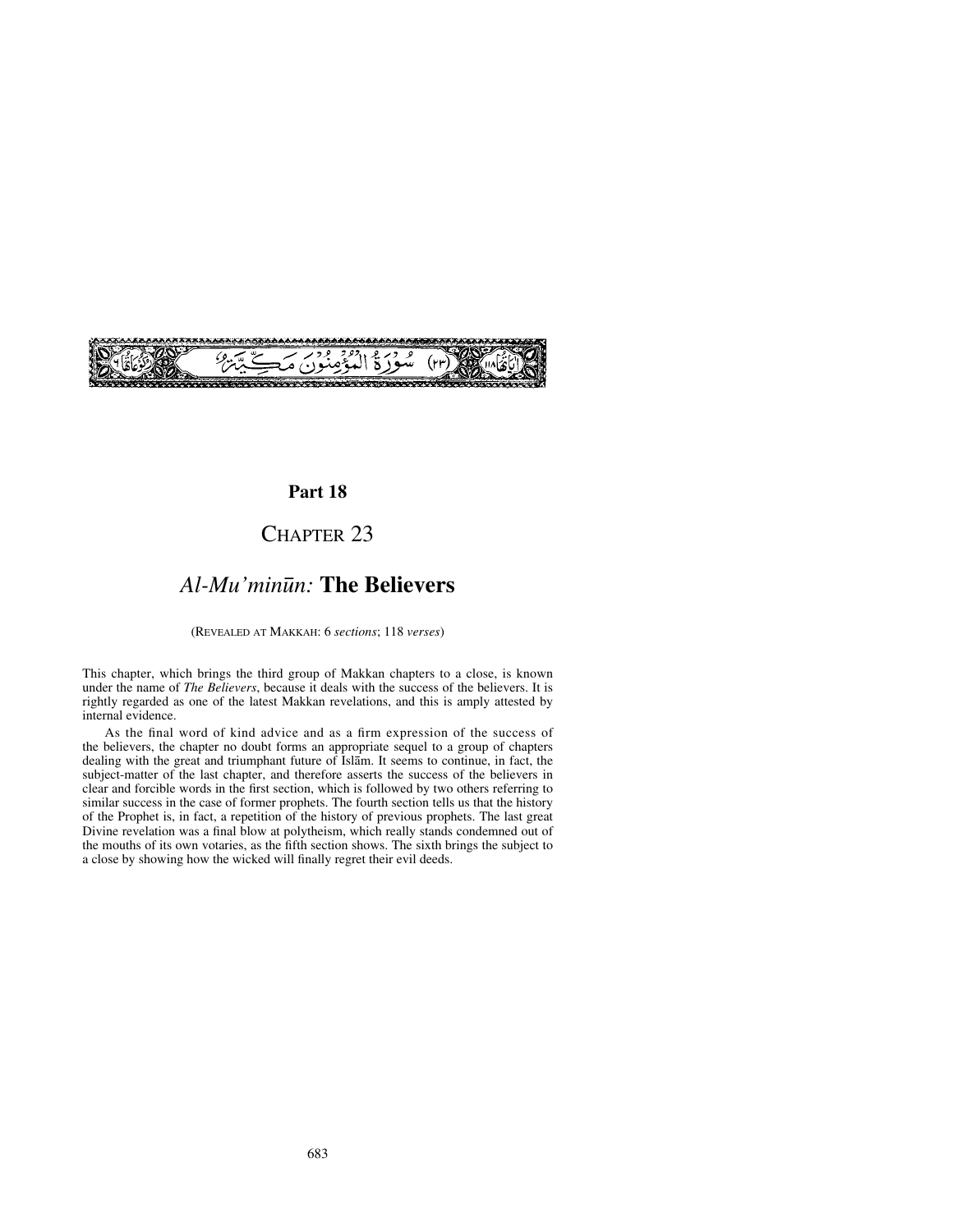## SECTION 1: **Success of the Faithful**

In the name of Allåh, the Beneficent, the Merciful.

**1** Successful indeed are the believers,*<sup>a</sup>*

**2** Who are humble in their prayers,

**3** And who shun what is vain,

**4** And who act for the sake of purity,*<sup>a</sup>*

**5** And who restrain their sexual passions*a*—

**6** Except in the presence of their mates or those whom their right hands possess, for such surely are not blameable,*<sup>a</sup>*

**7** But whoever seeks to go beyond that, such are transgressors —

بِسْبِهِ اللهِ الرَّحْسُنِ الرَّحِبِ بِمُ؟ قَلْ آفلَحَ الْمُؤْمِنُوْنَ نَّ الَّذِينَ هُمْ فِي صَلَاتِهِمْ خَشِعُوْنَ ﴾ وَ الَّذِينَ هُمْرِ عَنِ اللَّغْوِ مُعُرِضُونَ ﴾ دَ الَّذِينَ هُمْ لِلزَّكْرِةِ فَعِلْوُنَ ﴾ وَ الَّذِينَ هُمْ لِفُرُ وُجِهِمْ خُفِظُوْنَ ﴾ الآدعَلْيَ آمِنْ دَاجِهِهْمْهِ أَدْ مَا مَلَكَتُ أَسْبَانُهُمْ فَأَنَّهُمْ غَيْرُ مَلْوُمِينَ۞ فَعَينِ اسْتَغِي وَرَاءَ ذَاڪَ فَبَأُولَيْكَ هُهُ الْعُلُوْنَ ۞

4*a. Få'il∂n* (from *fi'l, doing*) means *doers of deeds*, and *li-l-zakåt* means *for the sake of purity* or *to attain purity*. The word *zakåt* means originally *purity*, as in 19:13, while zakåt in the sense of poor-rate is spoken of as being *paid, yu't∂n al-zakåt* — they pay zakåt, being always the form adopted. Hence the significance adopted here — they do what they do for the sake of, or to attain to, purity.

5*a. Fur∂j*, plural of *farj*, indicates *the part of a person which it is indecent to expose* (LL), particularly the pudenda. In this sense *hifz al-farj* means generally *the observing of continence*, or *the restraining of sexual passions*.

6*a.* The words *au må malakat aimånu-hum*, of which a literal rendering is given in the translation, usually indicate *slaves*. It should be noted that this chapter is a Makkan revelation, and the conditons under which slave-girls could be taken as wives were given later at Madinah; see  $4:25a$ . If the reference here is to sexual relations, the permission regarding those *whom their right hands possess* must be read subject to the conditions of 4:25. It may be added that slave-girls, when taken as wives, did not acquire the full status of a free wife, and hence they are spoken of distinctly. It may, however, be added that *hifz al-farj* in a wider sense means the *covering of parts of the body which it is indecent to expose*, and in this connection it must be borne in mind that according to Islamic rules of decency, the exposure of such parts of the body, as are generally exposed in ballrooms and theatres, is disallowed, but a certain degree of freedom is allowed to women in the presence of their husbands and female servants and to men in the presence of their wives and male servants.

<sup>1</sup>*a.* The last two chapters opened with a warning of the approach of judgment. This, as a fitting sequel, opens with a declaration of the triumph of the believers, for it was possible that the wicked should have tasted punishment without resultant good to the faithful. To dispel all such doubts it is stated that the believers shall be successful even in this life.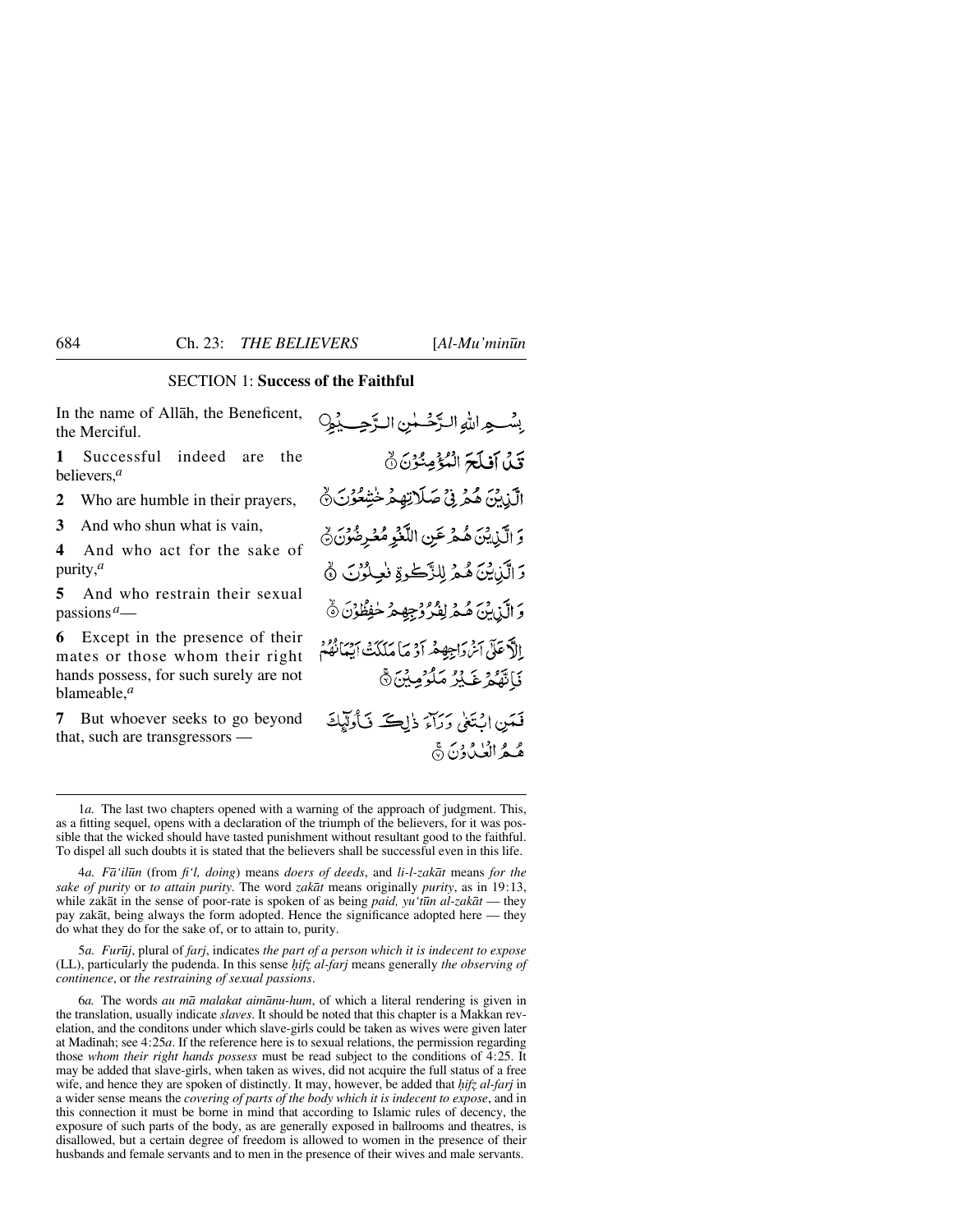**8** And those who are keepers of their trusts and their covenant,

**9** And those who keep a guard on their prayers.

**10** These are the heirs,

**11** Who inherit Paradise. Therein they will abide.

**12** And certainly We create man of an extract of clay,*<sup>a</sup>*

**13** Then We make him a small lifegerm in a firm resting-place,

**14** Then We make the life-germ a clot, then We make the clot a lump of flesh, then We make (in) the lump of flesh bones, then We clothe the bones with flesh, then We cause it to grow into another creation. So blessed be Allåh, the Best of creators!*<sup>a</sup>*

**15** Then after that you certainly die.

**16** Then on the day of Resurrection you will surely be raised up.

**17** And indeed We have made above you seven ways — and never are We heedless of creation.*<sup>a</sup>*

وَ الَّيْنِ بِيْنَ هُمْ لِإِيَّلْمَذْتِهِمْ وَعَهْدِهِمْ رٰعُوْنَ ۞ دَ الَّذِينَ هُهْرَعَلْيُ صَلَوٰتِهِمْ يُحَافِظُوْنَ۞ أوليكَ هُمُ الْوِسِ نْؤُنَ نَّ الَّذِيْنَ يَرِثُوْنَ الْفِرْدَرُسَ هُمْ فِيۡهَا خَٰلِدُّوۡنَ ۞ وَكَقَدْ خَلَقْنَا الْأَنْسَانَ مِنْ سُلْلَةِ مِّنْ طِيْنِ ۞ ثُمَّ جَعَلْنَٰهُ نُطْفَةً فِي قَرَادٍمَّكِيْنٍ ۖ ثُمَّ خَلَقْنَا الثُّطُفَةَ عَلَقَةً نَخَلَقَتَ الْعَلَقَةَ مُضْغَةً نَخَلَقْنَا الْمُضُغَةَ عِظْمًا فَكَسَنْنَا الْعَظِّمَ لَحْسَمًا تَسْمَّ آنشأنه كحلقا اخر فت بزك الله آخَسَنُ الْخَالِقِيْنَ ۞ نَّمَّمَّ إِنَّكُمْ بَعْدَ ذَٰلِكَ لَعَيِّتُوْنَ ﴾ نْ مُمَّ إِنَّكُمْ يَوْمَرِ الْقِيْبَةِ تُبْعَثُوْنَ ۞ دَيْقَةٍ، خَلَقْنَا فَوْقَبَكُمْ مَبِيْعَ طَيِّرَانِيَّ ﴾ وَمَاكُنَّاعَنِ الْخَلْقِ غَفِلِيْنَ ۞

14*a.* The several stages in the growth of the human child, as given here, and unknown then, are quite in accordance with scientific investigation. It should be borne in mind that the word *fa*, meaning *then*, as used in *then We clothe the bones* ... does not always imply order. This is clear from the context, which states that there is first a lump of flesh, and the nucleus of the bones is generated in this flesh.

17*a.* Instead of the *seven heavens*, here we have the *seven ways*, which are no doubt

<sup>12</sup>*a*. The creation of man is here traced back to earth, for the life-germ in sperma is an extract of food, which is drawn from earth in whatever form it may be. It should be noted that while the first ten verses speak of the spiritual growth of man, his physical growth is here spoken of, and thus a comparison may be established between the physical and the spiritual growth. Though described in the past tense, it is a general law of the creation of man that is spoken of here. The addition of the words, *then We cause it to grow into another creation* (v. 14), is to show that man's creation does not end with the completion of the different stages of physical growth, as in the case of other animals, but he is endowed with certain other faculties — the reference being to the moral and spiritual side of man's growth.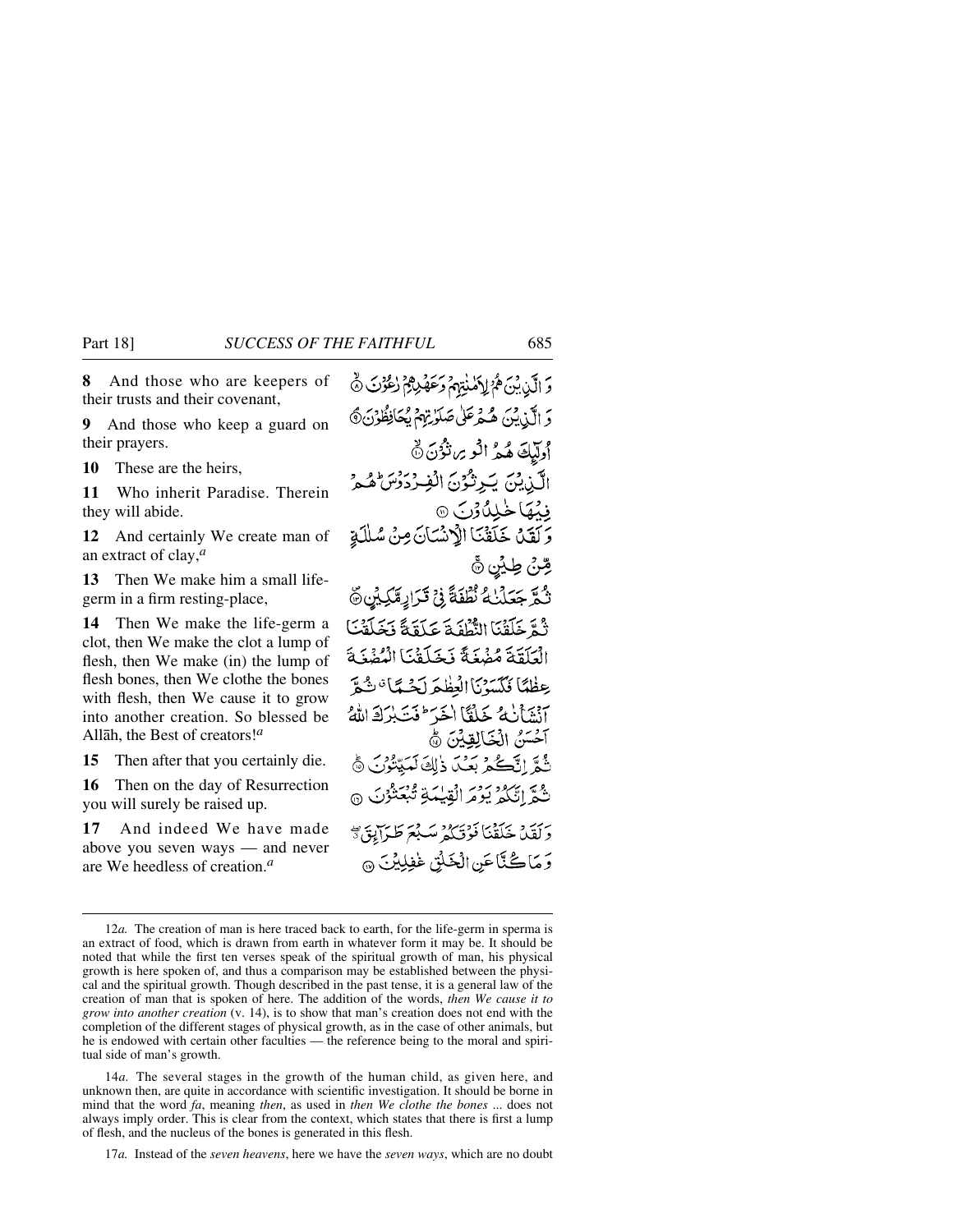**18** And We send down water from the cloud according to a measure, then We cause it to settle in the earth, and We are indeed able to carry it away.

**19** Then We cause to grow thereby gardens of palm-trees and grapes for you. You have therein many fruits and of them you eat;

**20** And a tree that grows out of Mount Sinai, which produces oil and relish for the eaters.*<sup>a</sup>*

**21** And surely there is a lesson for you in the cattle. We make you to drink of what is in their bellies, and you have in them many advantages and of them you eat,

**22** And on them and on the ships you are borne.

دَ أَنْزِلْنَا مِنَ السَّعَاءِ مَاءَ" بِقَسْدَيْ فَأَسْكَتْهُمْ فِي الْأَمْرَضِ ﴾ وَ إِنَّ) عَبْل ذَهَايِبِ بِ4 لَقْدِمُ%َ ۞ فَأَنْشَأْنَا لَكُمْ بِهِ جَنّْتٍ مِّنْ تَّخِيْلِ وَّ آَعْنَابِهُ لَكُمْ فِيْهَا فَوَالِكُهُ ڪَتِبِيْرَةُ ۖ دَّ مِنْهَا نَاْكُے لُوْنَ ۞ وَشَجَرَةً يَخْرُجُ مِنْ طُوْرِ سَبْنَاءِ تَنْبُتُ ِيانِٽُ هُبن وَ صِبْغِ لِّلْأَڪِلِيْنَ ۞ وَ إِنَّ لَكُمْ فِي الْأَنْعَامِ لَعِبْرَةً ۖ نُسُقِبُكُمْ بِّعْيَّا فِي بُطُوْنِهَا دَلَكُمْ فِيْهَا مَنَافِعُ كَتْنْدَةُ وَمِنْهَا تَأْكُدُنَّ ۞ وَ عَلَيْهَا دَعَلَى الْفُلُكِ نَحْمَلُوْنَ ۞

#### SECTION 2: **Noah**

**23** And certainly We sent Noah to his people, so he said: O my people, serve Allåh, you have no God other than Him. Will you not guard against evil?

**24** But the chiefs of those who disbelieved from among his people said: He is nothing but a mortal like yourselves, who desires to have superiority over you. And if Allåh had pleased, He could have sent down angels. We have not heard of this among our fathers of yore.

وَ كَفَيْدٍ أَرْسَلْنَا نُوُجًا إِلَى قَوْمِهِ فَقَيَالَ يٰقَوْمِ اعْبُدُوا اللَّهَ مَالَكُمْ قِنْ اللَّهِ خَبْرُهُ عَلَى لَا تَتَقَدُنَ ۞

فَقَالَ الْمَلَؤُاالَّذِينَ كَفَرُوْا مِنْ قَوْمِهِ <u>مَا هٰنَآ الَّا بَشَرٌّ مِّثْلُكُمْ ٰ يُرِيْدُ آنَ</u> يَتَقَضَّلَ عَلَيْكُمْ وَلَوْشَاءِ اللَّهُ لَأَنْزَلَ مَلَّكِكَةً كَمَّا سَبِيْعَنَا بِهِٰذَا فِيَّ أَبَّ بِيَنَا الأدوَّيكِ ثَنَ ۞

the orbits of the seven members of the solar system, excluding the earth, as shown by the words *above you*.

<sup>20</sup>*a.* In the tree that grows out of Mount Sinai, and which produces oil, there seems to be reference to the *blessed olive tree* of 24:35, as representing the Muslim nation; see 24:35*a*.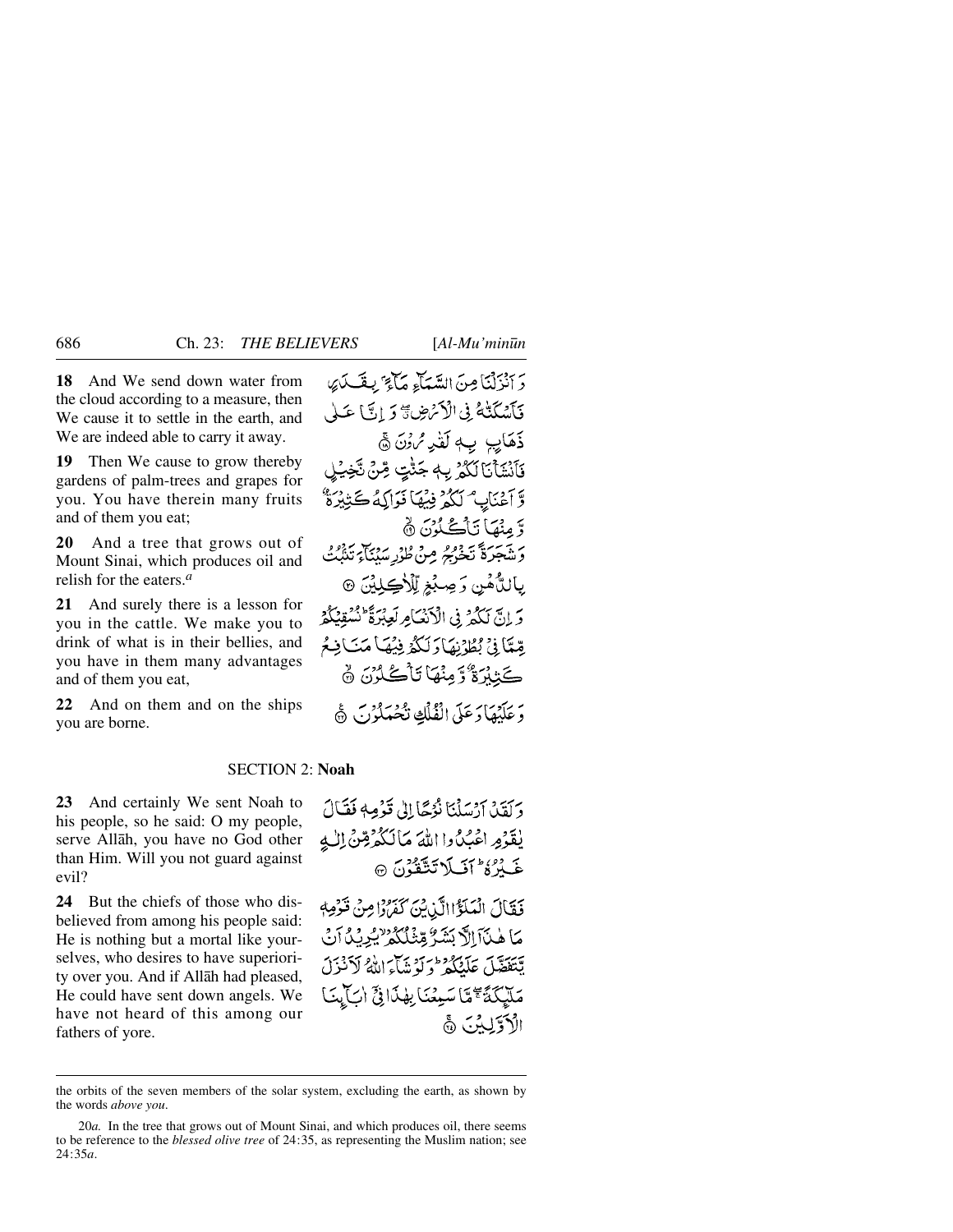**25** He is only a madman, so bear with him for a time.

**26** He said: My Lord, help me against their calling me a liar.

**27** So We revealed to him: Make the ark under Our eyes and according to Our revelation; then when Our command comes, and water gushes forth from the valley, take into it of every kind a pair, two,*<sup>a</sup>* and thy people, except those among them against whom the word has gone forth, and speak not to Me in respect of those who are unjust; surely they will be drowned.

**28** Then when thou art firmly seated, thou and those with thee, in the ark, say: Praise be to Allåh, Who delivered us from the unjust people!

**29** And say: My Lord, cause me to land a blessed landing and Thou art the Best of those who bring to land.

**30** Surely there are signs in this, and surely We are ever trying (men).

**31** Then We raised after them another generation.

**32** So We sent among them a messenger from among them, saying: Serve Allåh — you have no God other than Him. Will you not guard against evil?

إِنْ هُوَ إِلَّا سَمِيُّ بِ4 جِئَةٌ فَيَرْبَعُوْا بِ4 حَقٌٰ حِيۡنٍ ۞ تَالَ مَ بِّ انْصُرُنِيْ بِمَاكَنَّابُوْنِ۞ فَأَوْجَدْنَآ إِلَيْهِ أَنِ اصْلَحِ الْعُبْلَافَ بِأَعْبُدُنَا دَ دَخِينَا فَإِذَا جَأَءَ أَمْيِرُ نَا دَ فَيَاسَ التَّنَّهُ مِّ وَبَاسُلُكَ فِيْهَا مِنْ كُلِّ زَوْجَيْنِ اَنْتَيْنِ وَ اَهْلَكَ اِلَّا مَنْ سَبَقَ عَلَيْهِ الْقَوْلُ مِنْهُمْ وَلَا تَعْاَطِبْنِي ِفِي الَّذِينَ ظَلَمْوُا ۚ إِنَّهُمْ مُعْرَفُونَ ۞

فَبَادَااامْیَوَبِیْتَ آنْتَ دَ مَنْ مَعَکَ عَلَی الْفُلْكِ فَقُلِ الْحَمْدُ لِلْهِ الَّذِينَ نَجْنَا مِنَ الْقَوْمِ الطَّلِمِينَ ۞ وَ قُلْ تَرَبِّ آنْزِلْنِي مُنْزَلاً مُّنْزَلَا وَّ آنَتَ خَيْرُ الْمُنْزِلِيْنَ @ اِنَّ فِيْ ذٰلِكَ لَأَيْتٍ وَّإِنَّ كُنَّالَمُبْتَلِيْنَ نِّهُمْ أَنْتَذَأْنَاصِنُّ بَعَيْدِهِمْ قَرْنَا أُخْرِيْنَ۞ فَأَمْ سَلْنَا فِيَهِمْ رَسُوْلًا قِنْهُمْ آنِ اعْبُدُوااللَّهَ مَا لَكُمْ قِنْ اللَّهِ عَـٰذِهُ ۚ أفيكا تَتَقَدُّنَ هَ

### SECTION 3: **Prophets after Noah**

**33** And the chiefs of his people who disbelieved and called the meeting of the Hereafter a lie, and whom We had وَ قَالَ الْمَلَا ُ مِنْ قَوْمِهِ الَّذِينَ كَفَرُوْا دَكَنَّةُ إِبْلِقَاءِ الْأَخِرَةِ دَ أَنْرَفْنَهُمْ فِي

<sup>27</sup>*a.* See 11:40*a*, 40*b*, 42*a*.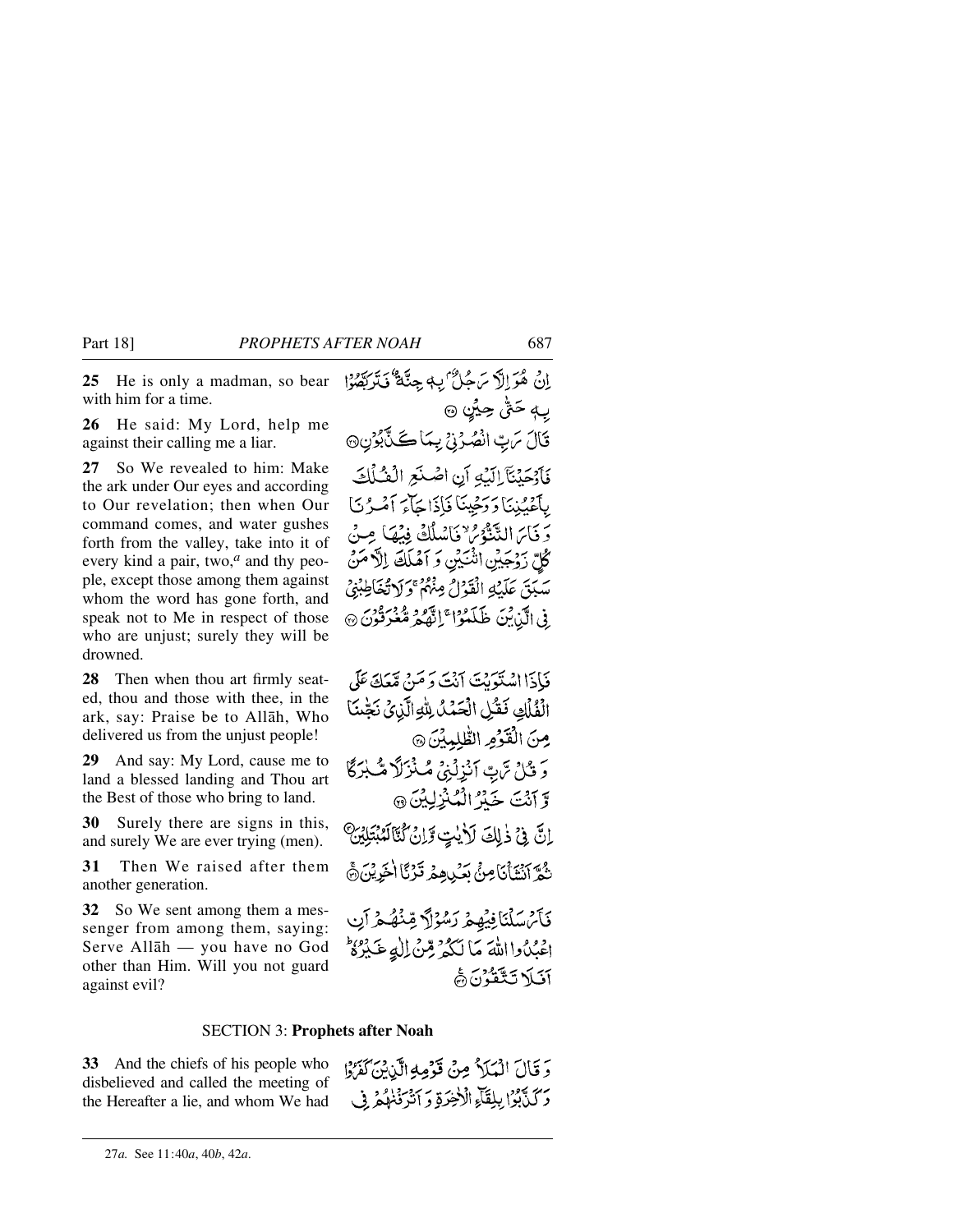given plenty to enjoy in this world's life, said: This is only a mortal like you, eating of that whereof you eat and drinking of what you drink.*<sup>a</sup>*

**34** And if you obey a mortal like yourselves, then surely you are losers.

**35** Does he promise you that, when you are dead and become dust and bones, you will then be brought forth?

**36** Far, very far, is that which you are promised:

**37** There is naught but our life in this world: we die and we live and we shall not be raised again:

**38** He is naught but a man who has forged a lie against Allåh, and we are not going to believe in him.

**39** He said: My Lord, help me against their calling me a liar.

**40** He said: In a little while they will certainly be repenting.

**41** So the punishment overtook them in justice, and We made them as rubbish; so away with the unjust people!*<sup>a</sup>*

**42** Then We raised after them other generations.

**43** No people can hasten on their doom, nor can they postpone (it).

الْحَيْرِةِ الدُّّنْيَاسِمَا هٰذَآ الْأَبَنَّةُ مِّتْنَاكُمُ يَأْڪُلُ مِيّاً تَأْڪُلُوْنَ مِنْهُ وَيَتَّهُرُ مِيثَا تَنَذْبَرُدُنَّ هُر وَلَيْنُ آطَفْتُمْ بَشَرًا مِّثْلَڪُمْ إِيَّكُمْ إذًا لَّخْسِدُوْنَ ۞ أيَعِيدُكُمُ أَتَكُمُرُ إِذَا مِتَّكُمْ وَكُنْتُمُ تُدَايَا وَ عِظَامًا أَنَّڪُمْ مُخْرِجُونَ ؞ هَمْهَاتَ هَيْهَاتَ لِمَا تَوْعَبِ دُنِّ يُّ إِنْ هِيَ الْأَحْيَاتُنَا الدُّفْمَا نَعُوْتُ دَنِجْيَا دَ مَانَحْنُ بِمَبْعُوْثِينَ ﴾ إِنْ هُوَ إِلاَّ دَجُلٌ ۚ إِذۡ نَذِي عَـٰلِيَ اللَّهِ كَيْبًا وَّ مَا نَحْنُ لَهُ بِمُؤْمِنِيْنَ۞ قَالَ مَنِ انْصُرُنِيَّ بِمَا كَذَّبُوْنِ @ قَالَ عَمَّاقَلِيْلِ لَيْصُبِحُنَّ نَبِي مِيْنَ ۞ فَأَخَذَتْهُمُ الصَّبْحَةُ بِالْحَقِّ فَجَعَلْنُهُمْ خُثَآءٌ فَبَعُدًا لِلْقَوْمِ الطَّلِيثِينَ ۞ نْهُمَّ أَنْشَأْنَا مِنْ بَعْيِدِهِمْ قُرْدَنَا اٰخَرِيْنَ ۞ مَا تَسْبِقُ مِنْ أُمَّةٍ آجَلَهَا دَ مَا يَسۡتَأۡخِرُونَ ۞

41*a*. It is the occurrence of the word *saihah* in this verse which has led many to think that vv. 33 – 41 of this section refer to Hūd or Şālih. But it should be borne in mind that *saihah* means punishment (LL), and is equally applicable to punishment by earthquake or by any other means. In the chronological order of prophets given in the 7th chapter it is H∂d who follows Noah, and his people 'Åd were destroyed by a sandstorm.

<sup>33</sup>*a.* The prophets are rejected because they are subject to the same laws of nature in their human requirements as other men. And no one can be a model for men, who is not himself a human being, and who is not subject to the same laws of nature as other men, for only a man can show men how they can avoid falling a prey to the frailties of human nature. Hence, a Divine incarnation, or God in a human body, cannot serve as a model to men. We want a mortal to show us how to avoid the pitfalls with which we, as mortals, are surrounded; if God Himself comes into the world, He cannot serve this purpose.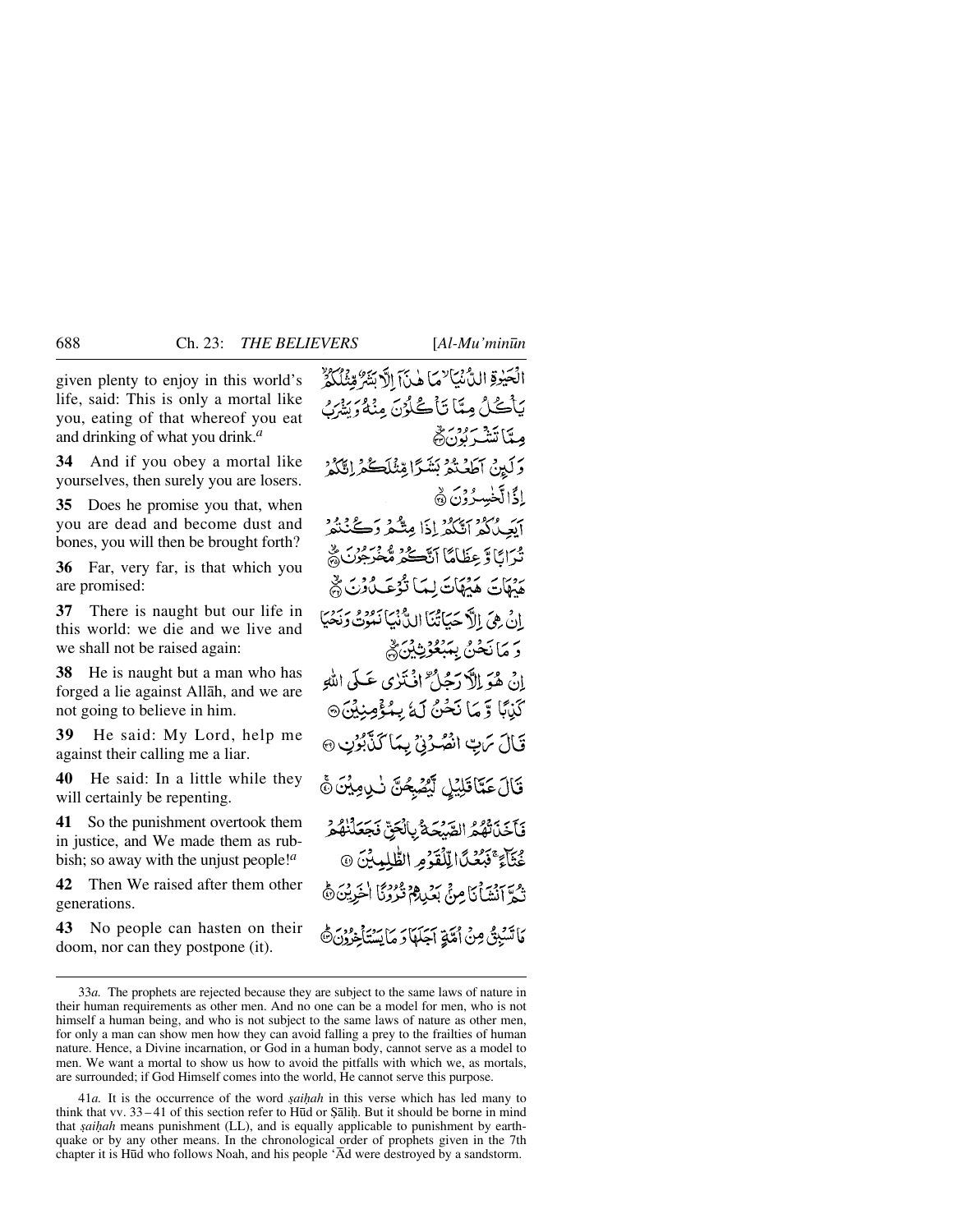**44** Then We sent Our messengers one after another. Whenever its messenger came to a people, they called him a liar, so We made them follow one another and We made them stories. So away with a people who believe not!*<sup>a</sup>*

**45** Then We sent Moses and his brother Aaron with Our messages and a clear authority

**46** To Pharaoh and his chiefs, but they behaved haughtily and they were an insolent people.

**47** So they said: Shall we believe in two mortals like ourselves while their people serve us?

**48** So they rejected them and became of those who were destroyed.

**49** And certainly We gave Moses the Book that they might go aright.

**50** And We made the son of Mary and his mother a sign, and We gave them refuge on a lofty ground having meadows and springs.*<sup>a</sup>*

تْجَدَّ أَيْرَسَلْنَا مُ سُلَنَا تَبَيْرَا كُلَّيَاجَائِيَ أَمَّةً دَمُوْكِمَاكَ بَوْدُو بِأَبْسَتْنَا بَعَضَهُمْ بِينِ بِيَ سَيَنْتُهُمْ إِجَادِمْتَ فَبُعْيَاْ لِقَدْهِرِ لاَّ يُؤْمِنُوْنَ @ شَعَّ أَيْرَ سَلَّيْنَاهُ دَمْيِي وَ أَجَادُ هُيرُونَ هُ بِايْتِنَا وَ سُلْطْيِن مُّكِبِيْنِ ۞ إِلَىٰ فِرْعَوْنَ وَ مَلَاْيِهِ فَاسْتَكَبِرُوْا وَكَانُوْا قَوْمًا عَالِيْنَ ﴾ فَقَالُوَّا اَنْؤُمِنُ لِبَشْرَيْنِ مِثْلِنَا وَ قَوْمُهُمَا لَنَا عٰبِدُونَ ﴾َ فَكَنَّ بُؤْهُمَا فَكَانُوْ امِنَ الْمُهْلَكِيْنَ® وَلَقِيْلِ اٰتَيْنَنَا مُؤْسَى الْڪِتْبَ لَعَلَّقُوْ بِمُتَكَاوُنَ @ وَحَعَلْنَاانِينَ مَزْنَبَدَ وَأَمَّةَ أَبَيَّةً وَّ اٰوَيْنِهُمَّآَ إِلَىٰ تَرَبَّوَةٍ ذَاتٍ قَـٰدَايِهِ وَّ مَعِيْنٍ ۞

<sup>44</sup>*a.* The significance of making them stories is that the stories of their evil fate were the only remembrance of them left when they perished.

<sup>50</sup>*a.* There has been much discussion as to the land spoken of in this verse. *Rabwah* is *lofty ground*, and *qarår* means *cultivated land*, and *a place where water rests in a meadow* (LL). Jerusalem, Egypt, Palestine or Damascus, which are the names suggested, do not answer the description, which applies exactly to the valley of Kashmir. Part of the lost ten tribes of Israel is also traced to Kashmir, where a large number of towns and villages bear the names of the towns and villages of Palestine. The presence of a tomb known as the tomb of Nabī (i.e., the prophet), or 'Īsā (i.e., Jesus), or Yūz Āsaf, in the Khån Yår street in the capital of Kashmir, lends additional support to this theory. The fact that the chapter deals with the final triumph of prophets and their followers and their deliverance from the hands of their enemies also gives us a clue to the mystery attending the circumstances of the disappearance of Jesus Christ after the event of the Cross; for, as shown in 4:157*a*, Jesus did not die on the cross. According to a saying of the Holy Prophet, Jesus lived 120 years (IK, vol. ii, p. 246). This verse tells us that, being delivered from the hands of his enemies, he was given shelter at some other place, and the description of that place as indicated in this verse, along with the fact that Kashmir has a tomb, which every available evidence shows to be the tomb of Jesus himself, leads us to the conclusion that Kashmir is the land referred to in this verse.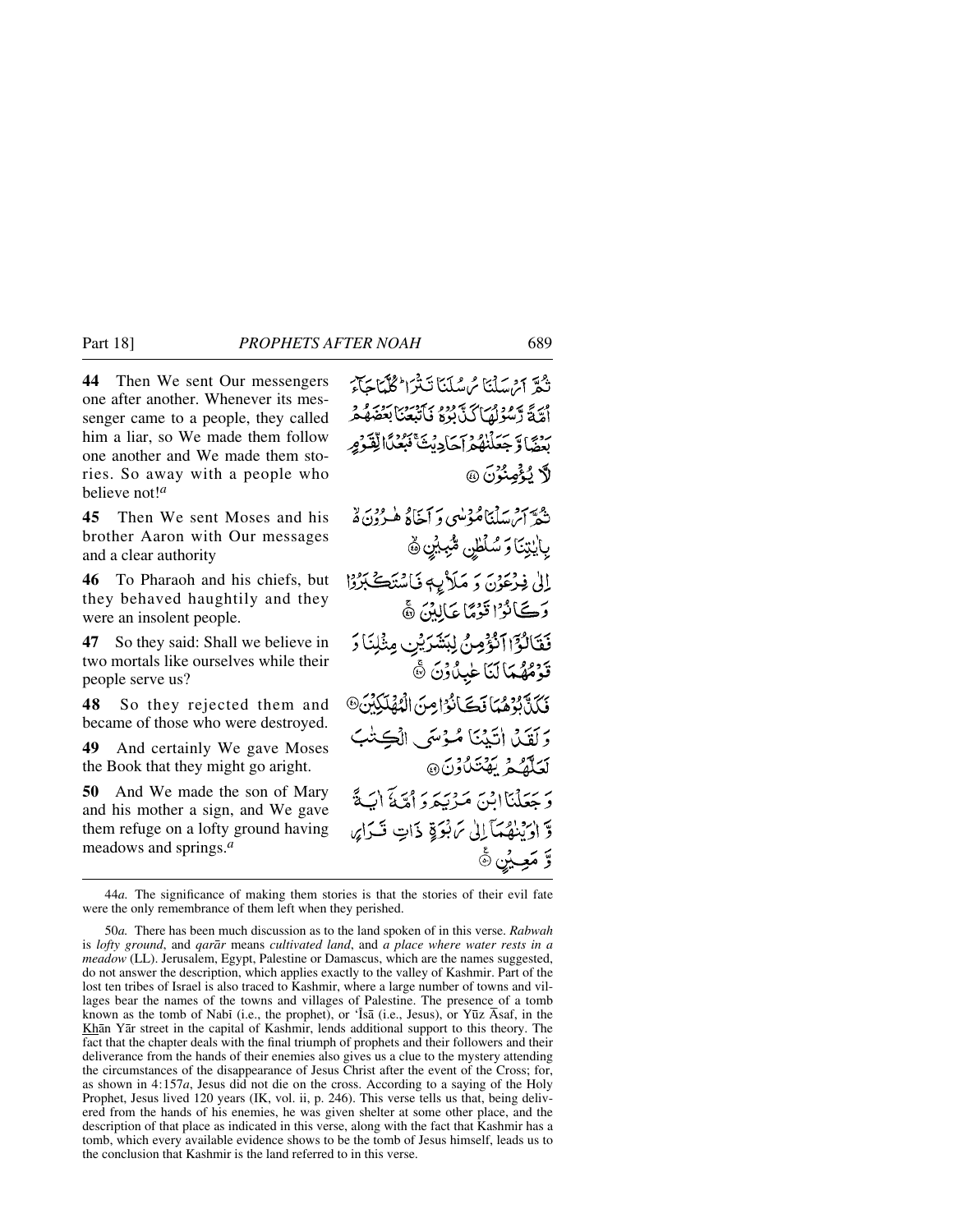## SECTION 4: **Higher Values of Life**

**51** O ye messengers, eat of the good things and do good. Surely I am Knower of what you do.

**52** And surely this your community is one community, and I am your Lord, so keep your duty to Me.

**53** But they became divided into sects, each party rejoicing in that which was with them.

**54** So leave them in their ignorance till a time.

**55** Think they that by the wealth and children wherewith We aid them,

**56** We are hastening to them of good things? Nay, they perceive not.

**57** Surely they who live in awe for fear of their Lord,

يَأْتُمَا الرُّسُلُ كُلُّوْا مِنَ الطَّيِّلِتِ وَاعْدَلْوْاجْدَالِجَا لَاتِّ بِمَاتَعْدَلُوْنَ عَلِيْمٌ وَإِنَّ هٰذِابَهِ أَمَّتُنَّكُمُ أُمَّةً وَّاحِدَاَّةً وَّآنَا **رَتَّڪُمُ نَ**اتَّقُونِ @ فَتَقَطَّعُهُ [ ] ورود وبربرو و وواطحالُّ جِزْبِ بِيمَا لَيْ لِهِمْ فَبِرِحُرْنَ ۞ فَبِيْ دِهِمْ فِي غَذْرَتِهِ مُرْحَقٌ حِيْنِ ۞ برديور آتيمائيساً هُمْ بِ مِنْ مَّالِ وَّ بَنِيِّينَ ۞ نُسَارِعُ لَهُمْ فِي الْعَيْلِاتِ بَلْ لَٱ يَشْعَرُونَ® اِنَّ الَّذِيْنَ مُّحْرِ مِّنْ خَشْيَةِ رَبِّهِ ۖ مُشْفِقْوْنَ ۞

This evidence shows that the tomb in Khān Yār (Srinagar) is the tomb of Yūz  $\overline{A}$ saf. But who is this *Yūz Āsaf* ? That he is called a nabi (*prophet*) both in oral tradition and in history settles the time in which he lived, for no prophet is recognized by the Muslims to have appeared after their Holy Prophet. Again, there is a striking resemblance between the names Y∂z and Yas∂', the latter being the Hebrew form of Jesus. There is also a remarkable similarity in the teachings of  $\overline{Y\bar{u}z}$   $\overline{A}$ saf and Jesus; for instance, the parable of the seed-sower occurring in Matt. 13:3, Mark 4:3 and Luke 8:5 occurs also in "Barlaam and Josaphat" (p. cxi). Another very striking circumstance is that Yūz Âsaf gave the name *Bushrå* (Arabic for *Gospel*) to his teachings, as the following passage from the *Ikmål al-Dßn* shows: "Then he began to compare the tree to the *Bushrå*, which he preached to the people". All these circumstances lead us to the conclusion that Jesus Christ went to Kashmir after the event of the crucifixion, and that he preached, lived, died and was buried there.

As regards the tomb, the following evidence shows that the sacred body of no less a personage than Jesus Christ rests there: (a) oral testimony, based on tradition, of the people of Kashmir tells us that the tomb belongs to one who bore the name of Yūz Āsaf, who was known as a *nabß* (i.e., *a prophet*), and who came to Kashmir from the West about 2,000 years ago; (b) the *Tārīkh A'zamī*, an historical work written some two hundred years ago, says, referring to this tomb, on p. 82: "The tomb is generally known as that of a prophet. He was a prince, who came to Kashmir from a foreign land.... His name was Yūz Āsaf"; (c) the *Ikmāl al-Dīn*, an Arabic work, which is a thousand years old, also mentions Y∂z Åsaf as having travelled in *some lands*; (d) Joseph Jacobs states, on the authority of a very old version of the story of Yūz Āsaf, that he (Joasaph) at last reached Kashmir, and there died (*Barlaam and Josaphat*, p. cv).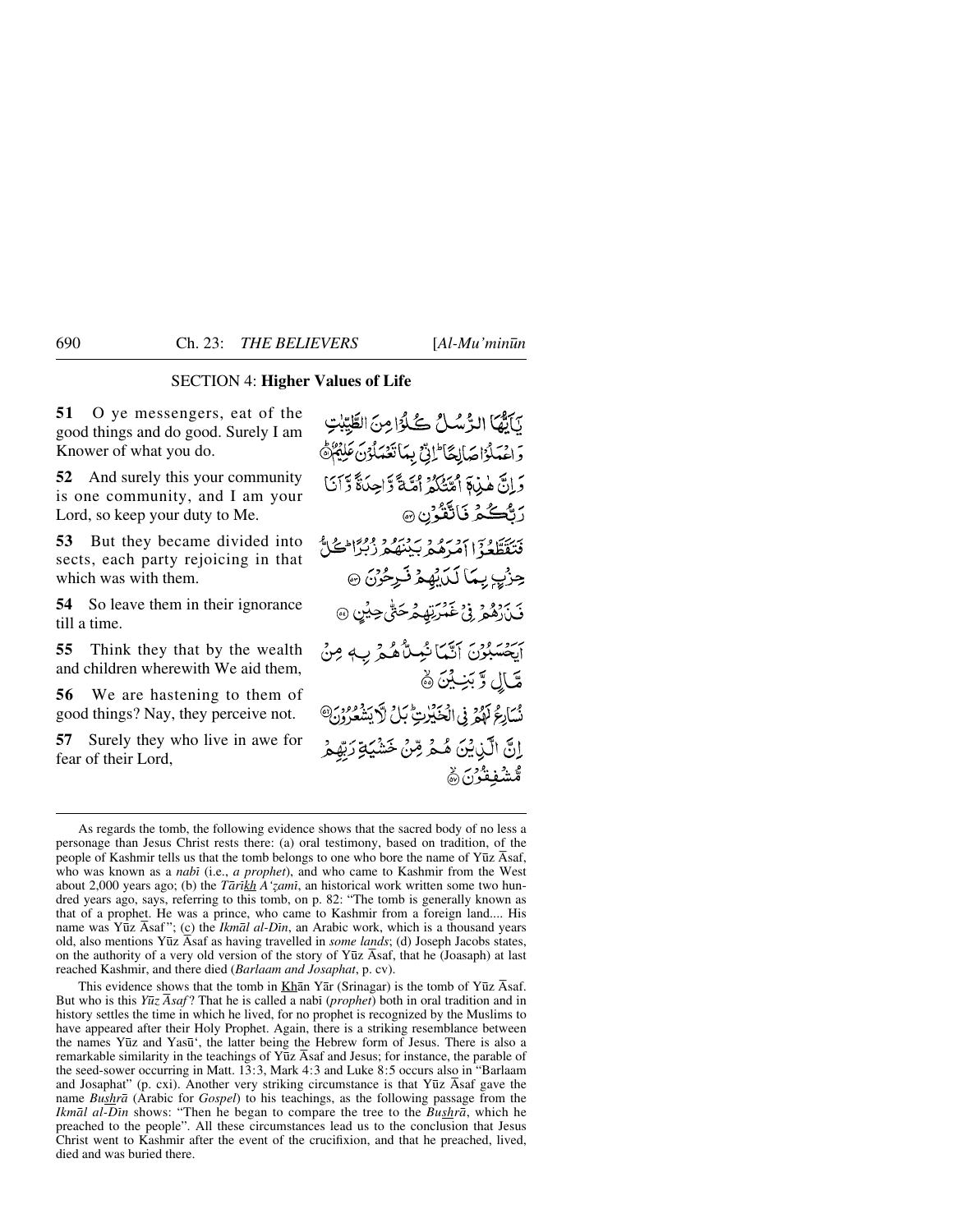**58** And those who believe in the messages of their Lord,

**59** And those who associate naught with their Lord

**60** And those who give what they give while their hearts are full of fear that to their Lord they must return —

**61** These hasten to good things and they are foremost in attaining them.

**62** And We lay not on any soul a burden except to the extent of its ability, and with Us is a book which speaks the truth, and they are not wronged.

**63** Nay, their hearts are in ignorance about it, and they have besides this other deeds which they do.

**64** Until, when We seize those who lead easy lives among them with chastisement, lo! they cry for succour.

**65** Cry not for succour this day. Surely you will not be helped by Us.

**66** My messages were indeed recited to you, but you used to turn back on your heels

**67** Haughtily, passing nights in talking nonsense about it.

**68** Do they not then ponder the Word? Or has there come to them that which did not come to their fathers of old?

**69** Or do they not recognize their Messenger, that they deny him?

**70** Or say they: There is madness in him? Nay, he has brought them the Truth, and most of them hate the Truth.

**71** And if the Truth follow their desires, the heavens and the earth and

وَالَّذِينَ هُمْرِ بِأَيْتِ رَبِّهِمْ يُؤْمِنُوْنَ ﴾ وَ الَّذِيْنَ هُمْ بِرَبِّهِمْ لَا يُشْرِكُوْنَ ﴾ دَ الَّذِينَ يُؤْتُونَ مَآ اٰتَوۡا وَّ ثَلُوۡ بُهُمْ وَجِلَةٌ ٱنَّهُمْ إِلَىٰ مَ بِّهِمْ رُجِعُوْنَ۞ أُوَلَّيْكَ يُسْرِعُوْنَ فِي الْخَيْرِٰتِ وَهُمْ لَهَا سُبِقُوْنَ۞ وَلَا نُكَلِّفُ نَفْسًا إِلاَّ وُسْعَهَا وَ لَدَيْنَا كِتْبٌ يَنْطِقُ بِالْحَقِّ وَهُمْ لَا تُطْلَعُهُ نَ® بَـلِّ قُلُوْبُهُمْ فِيْ غَمْرَةٍ مِّنْ هٰـذَا رَ بِمَ دِ رَدْيَانٌ مِّنْ دُرْنِ ذٰلِكَ هُـمْ لَعَبَا عٰمِلُوۡنَ ۞ حَقٌّ إِذَآ اَحَدۡنَیۡ مُتۡرَفِیۡهِمۡ بِالۡصَنَالِهِ اذَاهُمْ يَجْعَرُوْنَ ﴾ لَا نَجْعَرُ واالْبَيْوَمُ ۖ إِنَّكَ يَحْبُرُ مِّبِ يَبْا لَا تُنْصَرُوْنَ ۞ قَيْلُ كَيْأَنِيْتْ الْبِتِيْجْ تْتْشَلّْي عَلَيْكُمْ فَكَنْتُمْ عَلَى أَعْقَابِكُمْ تَنْكِصُوْتَ ﴾ ڞؙؾؙػڸ<sub>ؖڹ</sub>ڔؽۣؾؘؾ ۑ؋ڛٚؠۯٳؾۿڂٜۯۯؾ أَفَيَلَهُ بَيْآبَدَّدُوا الْفَنْوْلَ أَمْرِجَاًءَهُمْ مَّا لَّهُ يَأْتِ اٰ بَأَءَهُمُ الْأَوَّلِيْنَ ۞ آفرلَّهُ يَعْرِفُوْا رَسُوْلَهُمْ فَهُكُّهُ لَيْ مُنۡڪِرُوۡنَ ۞ امريقولون ب4 جِنَّة ثَمَّلِيَّ جَاءَهُمْ بِٱلۡجَنِّ وَ ٱكۡنَٰزُهُمۡ لِلۡجَنِّ ڪٰرِهُوۡنَ ۞ وَلَوِاتَّيْعَ الْجَنُّ أَهْوَاءَهُمْ لَفَيْدَكَاتٍ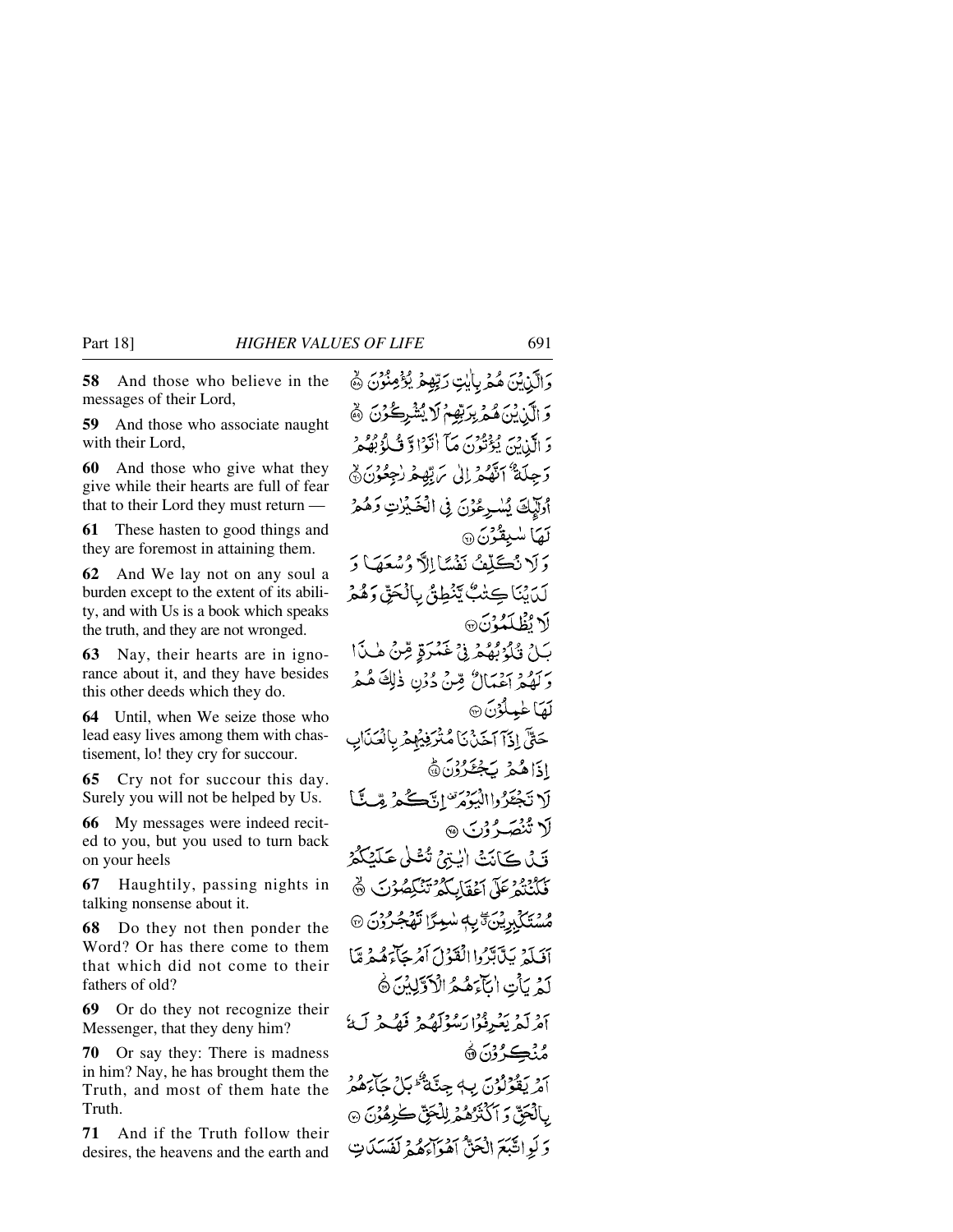all those who are therein would perish. Nay, We have brought them their reminder, but they turn away from their reminder.

**72** Or dost thou ask them a recompense? But the recompense of thy Lord is best, and He is the Best of providers.

**73** And surely thou callest them to a right way.

**74** And surely those who believe not in the Hereafter are deviating from the way.

**75** And if We show mercy to them and remove the distress they have, they would persist in their inordinacy, blindly wandering on.

**76** And already We seized them with chastisement, but they were not submissive to their Lord, nor did they humble themselves.*<sup>a</sup>*

**77** Until, when We open for them a door of severe chastisement, lo! they are in despair at it.*<sup>a</sup>*

السَّنْمُوْتُ وَ الْأَتْرَضُ وَ مَنْ فِيهِ فِي آَنَّ بَـلُ اَتَّبَيْهُمُ بِبِيْكَرِهِمُ فَهُمُرْعَنُ ذِكْرِهِمُ مُّعُرِضُوْنَ ۞ م و سراه و حربهٔ دس و به برده.<br>امر تسككه حرجًا فخيراج رتبُّ خَيْرٌ وَّ هُوَ خَيْرُ الرُّيْنِ قِيَةِ مِنَ @ وَ اِنَّكَ لَتَدَْعُوْهُمْ إِلَى صِدَاطٍ ۺ۠ؾػقؽؙڡ۞ وَ إِنَّ الَّذِيْنَ لَا يُؤْمِنُوْنَ بِالْأَخِرَةِ عَنِ الصِّرَاطِ لَنْكِبُرُنَ ۞ وَ لَوْ سَجِعْنُهُمْ وَكَشَفْنَا مَابِهِمْ قِرْنٌ ِّ شَرِّ لَلَجُّرُا فِي طُغْيَ نِهِمْ يَعْمَلُونَ @ وَلَقَلْ آخَذْنَٰهُمْ بِالْعَذَابِ فَسَمَأ اسْتَكَانُوْالِرَبِّهِمْ وَ مَا يَتَصَرَّعُوْنَ ۞

حَتَّى إِذَا فَتَحْنَا عَلَيْهِمْ بِأَيَّا ذَا عَذَابِ شَبِيدِ لِذَاهُمْ فِيَهِ مُبْلِسُوْنَ ﴾

#### SECTION 5: **Polytheism is self-condemned**

**78** And He it is Who made for you the ears and the eyes and the hearts. Little it is that you give thanks!

**79** And He it is Who multiplied you in the earth, and to Him you will be gathered.

دَ هُوَ الَّيْنِيِّيَ أَنْشَأَ لَكُثْرَالِسَّمْعَ دَالْأَبْصَائِ وَالْأَنْبِكَ فَأَتَلِيْلًا مَّا تَشْكُرُوْنَ @ دَ هُوَ الَّذِي ذَيْرَاَكُمْ فِي الْأَدْضِ وَإِلَيْهِ ئ*گشترُوْنَ* @

<sup>76</sup>*a.* The punishment referred to in this verse, and the distress, the removal of which is mentioned in the previous verse, probably refer to the famine which overtook the Makkans.

<sup>77</sup>*a.* They do not take a warning from the milder punishment, so a severer punishment must follow. This overtook them in the form of battles, leading to their ultimate vanquishment. But the promise relates to the future as well.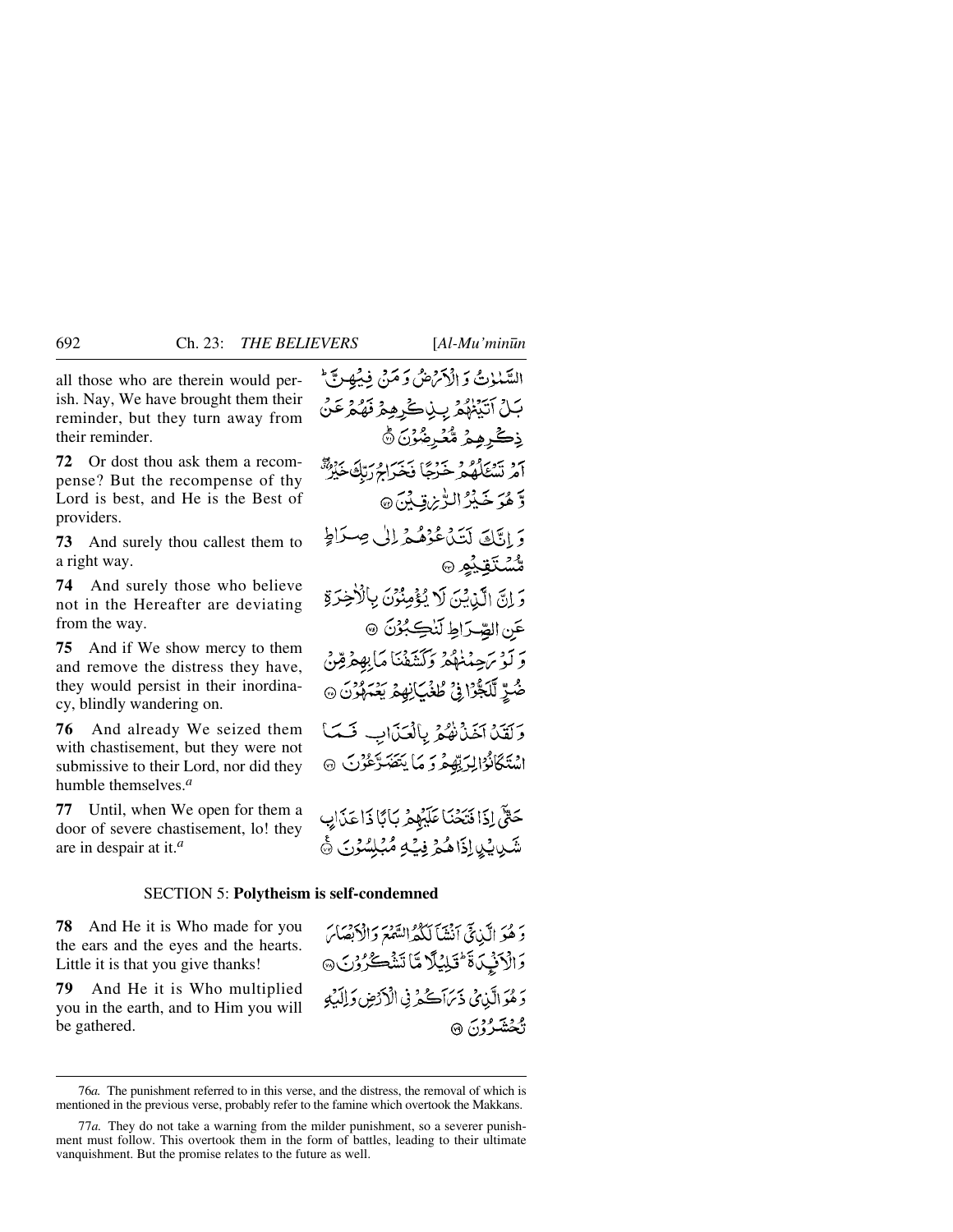**80** And He it is Who gives life and causes death, and His is the alternation of the night and the day. Do you not then understand?

**81** Nay, they say the like of what the ancients said.

**82** They say: When we die and become dust and bones, shall we then be raised up?

**83** We are indeed promised this, and (so were) our fathers before. This is naught but stories of those of old!

**84** Say: Whose is the earth, and whoever is therein, if you know?

**85** They will say: Allåh's. Say: Will you not then mind?

**86** Say: Who is the Lord of the seven heavens and the Lord of the mighty Throne of power?

**87** They will say: (This is) Allåh's. Say: Will you not then guard against evil?

**88** Say: Who is it in Whose hand is the kingdom of all things and He protects, and none is protected against Him, if you know?

**89** They will say: (This is) Allåh's. Say: Whence are you then deceived?

**90** Nay, We have brought them the Truth and surely they are liars.

**91** Allåh has not taken to Himself a son, nor is there with Him any (other) god — in that case would each god have taken away what he created, and some of them would have overpowered others. Glory be to Allåh above what they describe —

دَ هُوَ الَّذِي يُحْيِ دَيْمِينُتَ وَلَهُ اخْتِلَانُ الَّبَيْلِ وَالنَّهْيَائِهِ ۖ أَفَيْلًا تَعُقِيلُوْنَ ۞ بَلْ قَالُوْامِثْلَ مَا قَالَ الْأَوَّلُوْنَ ۞ فَالْوَّاءَ إِذَا مِنْنَادَ كُنَّا تُرَابًا وَعِظَامًا ءَاٿاڪِ پيو ٿون ه لَقَيْدُ دُعِيدُانَانَجُنُّ وَإِيَّا ذَادَتَنَاهُ بِذَا مِنْ قَبْلُ إِنْ هٰذَآ اِلَّآ ٱسَاطِيْرُ الْأَوَّلِيْنَ ۞ فَكِنْ لِّيِّمَيْنِ الْأَكْرَاضُ دَمَيْنَ فِيْصَلَّ انْ ڪُنٽُئو تعليمونَ @ سَيَقَوُّلُوْنَ لِلْهَ لَهُ إِنَّ إِنَّ لَآ تَنَاكَّ وَنَ تْ إِنَّ مَنْ سَّ بَّ السَّمْلِتِ السَّبْعِ وَ ترتُّ الْعَدْشِ الْعَظِيْمِرِ ۞ سَيَقَوْلُوْنَ لِلْهِ ۚ قُلْ آفَلَا تَتَّقَوُّنَ @ قُلْ مَنْيَ بِيَـدِيم مَلَڪُوۡتُ گُلِّ شَيۡءٌ وَّهُوَ يُجِيْرُ وَلَا يُجَائِنَ عَلَيْهِ إِنْ ڪُنُٽُمُ **تَصُلَّمُوْ**نَ ۞ سَيَقُوُنُوْنَ لِلْهِ ۖ قُلْ فَيَأَنُّ ثُنْبَجَيرُ وُبَ ۞ بَلْ آتَيْهُمْ بِالْحَقّ وَ إِنَّهُ مِ لَكُلْ بُرُنَ ۞ مَا اتَّخَذَ اللهُ مِنْ وَّلَىٰ وَ مَاڪَانَ مَعَهُ مِنْ الْوَاذَالَّذَهَبَ كُلُّ اللهِ بِهَاخَلَقَ وَلَعَلاً بَعُضُهُمْ عَلَىٰ بَعُفِرٍ لَحْ سُبْحٰنَ اللهِ عَمَّاً يَصِفُرُنَ ﴾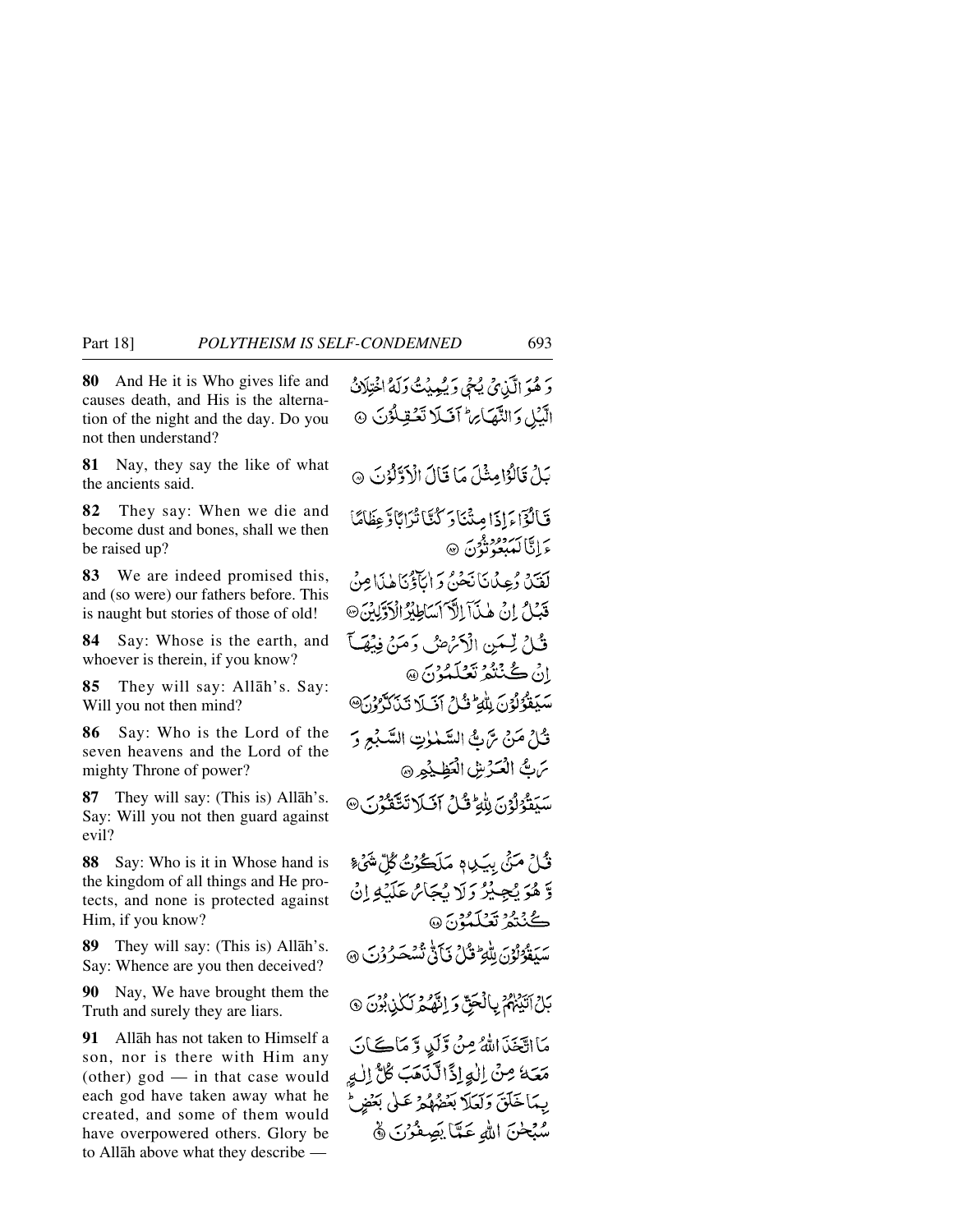**92** The Knower of the unseen and the seen; so may He be exalted above what they associate (with Him)!

#### SECTION 6: **Regrets of the Wicked**

**93** Say: My Lord, if Thou show me that which they are promised —

**94** My Lord, then place me not with the unjust people.

**95** And surely We are well Able to show thee what We promise them.*<sup>a</sup>*

**96** Repel evil with that which is best.*<sup>a</sup>* We know best what they describe.

**97** And say: My Lord, I seek refuge in Thee from the evil suggestions of the devils,*<sup>a</sup>*

**98** And I seek refuge in Thee, my Lord, lest they come to me.

**99** Until when death overtakes one of them,*<sup>a</sup>* he says: My Lord, send me back,*<sup>b</sup>*

قُلْ رَّبِّ إِمَّا تُرِيَّنِيُّ مَا يُؤْمَدُونَ ﴾ رَبِّ فَلَا تَجْعَلُنِى فِى الْقَوْمِ الطَّلِيِينَ،

وَ إِنَّا عَلَى آنَ تَزْرَيْكَ مَا نَعِدُهُمْ لَقَبِيدُوْنَ @ إِدْفَعُ بِالَّتِي هِيَ آحْسَنُ السَّيِّكَةَ \* نَحْنُ أَعْلَمُ بِمَا يَصِفْرُنَ ٢ وَ قُلْ سَّ بِ الْحُوْذُيلَ مِنْ هَمَزْتِ الشَّيْطِيُّنِ ﴾ وَ آعُوُذُ بِكَ رَبِّ أَنْ يَكْهُرُوْنِ @ حَقٌّ إِذَا جَآءَ أَهَدَهُ هُوَ الْبَيْرَةُ، قَبَالَ تربّ اثرچعُوُنِ ﴾

95*a.* The promise given to the Holy Prophet in these verses is that the power of his persecutors will be broken in his lifetime.

96*a.* The doing of good in return for evil is the common teaching of all prophets. But nowhere is the principle put in such a beautiful and practical form as in the Qur'ån. To return good for evil is only possible under certain circumstances, and the Gospel doctrine — that ye resist not evil — has not been found practicable. The Qur'ån, however, says, *repel evil with that which is best*. In repelling evil the rule to be observed is that it must be repelled by what is best. If you can repel an evil by doing good for it, it is the course recommended; but if punishment is necessary, that would be the better course. It is the only workable principle of life.

97*a.* The evil suggestion of the devils were really suggestions of the wicked, who were opposed to the progress of Islåm, and the Prophet is here told to look upon Allåh as his only support. *To seek refuge in the Lord* is the height of goodness. Nowhere has a man a better refuge than in the Source of all strength, and no mortal can aspire to a higher honour than having his refuge in the Lord. The command to the Prophet to say this is really an image of the aspiration of his soul, the inmost desire which furnished the guiding rule of his life. His soul rested in that highest degree of security from all evil suggestions, which is termed *refuge in the Lord*.

99*a,* 99*b,* see next page.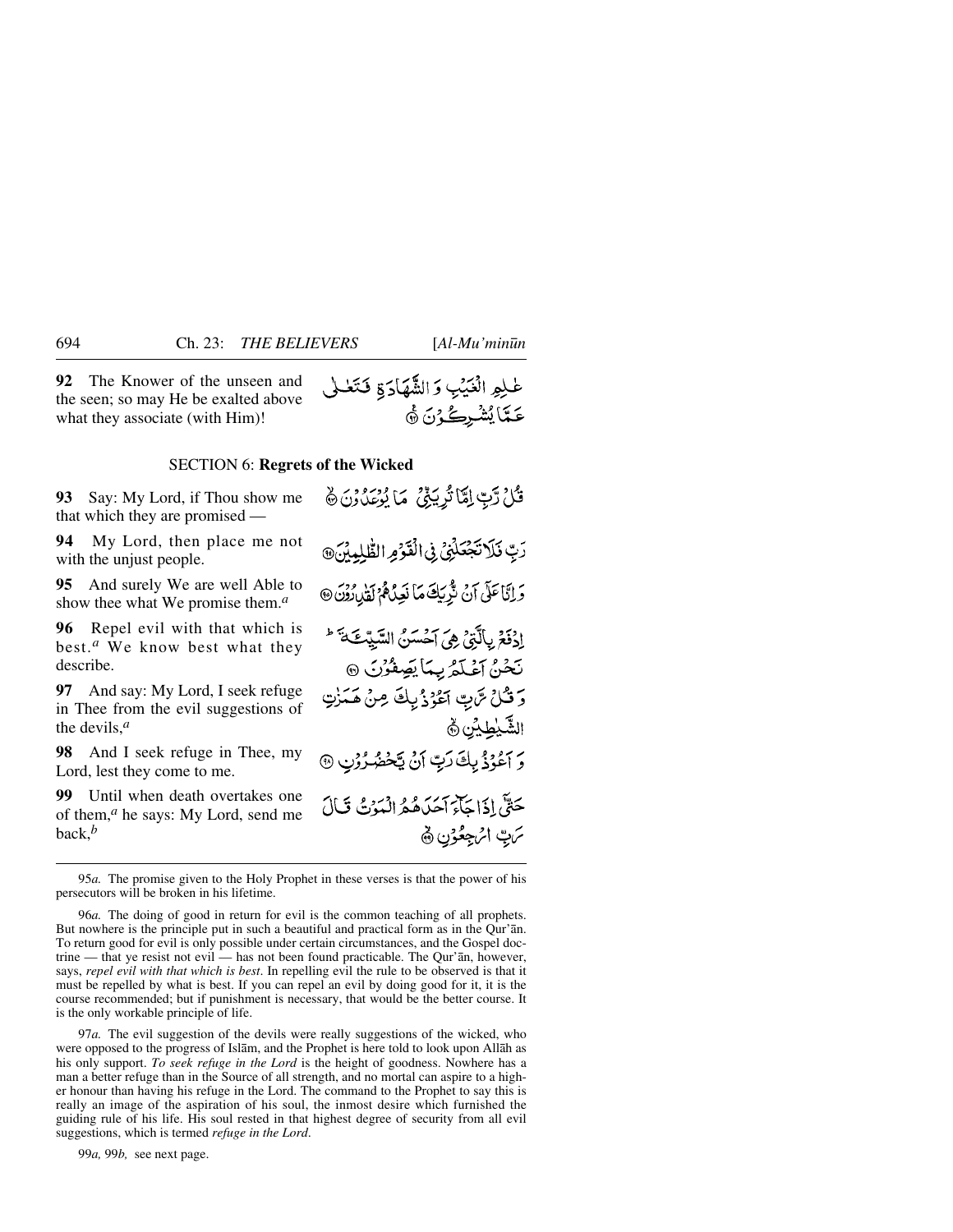**100** That I may do good in that which I have left. By no means! It is but a word that he speaks. And before them is a barrier, until the day they are raised.*<sup>a</sup>*

**101** So when the trumpet is blown, there will be no ties of relationship among them that day, nor will they ask of one another.

**102** Then those whose good deeds are heavy, those are the successful.*<sup>a</sup>*

**103** And those whose good deeds are light, those are they who have lost their souls, abiding in hell.

**104** The Fire will scorch their faces, and they therein will be in severe affliction.

**105** Were not My messages recited to you, but you used to reject them?

**106** They will say: Our Lord, our adversity overcame us, and we were an erring people.

**107** Our Lord, take us out of it; then if we return (to evil), we shall be unjust.

**108** He will say: Begone therein, and speak not to Me.

لَعَذَّمْ آَعُمَدُ ۗ صَلَاحًا فِيهُمَا تَرَكَّفُتُ كَلَا وَإِنَّهَا كَلِمَةٌ هُوَ قَالِلُهَا وَمِنْ وَّرَآيِهِمْ بَرُنَهُمْ ۚ إِلَىٰ يَوۡمِ يُبۡعَثُوۡنَ ۞ فَإِذَا نُفِخَ فِي الصُّوْى فَبَلَاّ آنْسَابَ بَيْنَهُمْ يَوْمَيِنٍ وَّلَا يَتَسَاءَ نُوْنَ ۞ فَعَدَنْ تَقْلَتْ مَيَوَانِهُ ثَنَاءُ فَبِأُولَيْكَ هُمُ الْمُفْلِحُرْنَ ۞ وَ مَنْ خَفَّتْ مَوَازِيْنُهُ فَأُدِلْنَكَ الَّيْنِ يُنَ خَسِرُوْٓاأَنْفُسَهُمْ فِي جَهَنْهُمْ خَلِيلٌ وُنَ ﴾ تَلْفَحُ دِعِيمٌ) النَّارُدَهُمْ ذِيْهَا كَلِحُوْنَ @ آلَهُ تَكُنُّ إِلِيِّيٌّ تُشْلِي عَلَيْكُمْ فَكَيْنَكُمْ بِهَا تُڪَٽِبُرُنَ ۞ فَالْدُاسَ تِّنَاغَلْدَتْ عَلَّدُنَا شِقْوَتُنَا رَكْتَاتَوْمًا ضَآلِيْنَ ۞ رَبَّبَآآخُرِجْنَامِنَهَاكَيَانَ عُيْدَيَا فَيَاتَاظْلِمُوۡنَ ۞ قَالَ اخْسَتُوْا فِيهَا وَلَا تُكْتَحِيْدُنِ ۞

100*a.* That the dead do not return to life is a principle which is reaffirmed here; see also 21:95*a*. According to the Holy Qur'ån there are three states of a man's life, viz., his life in this world, his life in *barzakh*, and the great manifestation of all spiritual realities that will take place on the day of Resurrection. *Barzakh* is the intermediate state in which the soul lives after death till the Resurrection. Here it is stated that no one who has passed into the state of *barzakh* is allowed to go back into the previous state. See further 39:42*a*.

102*a. Mawåzßn* is the plural of *mßzån*, a balance, and of *mauz∂n*, meaning, *a thing that is weighed*. In both cases the significance is the same, the *balance* meaning the *balance of good deeds*.

<sup>99</sup>*a.* These words make it quite certain that the devils of the two previous verses are no other than the wicked opponents of the Holy Prophet.

<sup>99</sup>*b.* The original has *irji'∂ni*, in which *irji'∂* ("send") is in the plural, whereas it should have been *irji'* in the singular in accosting the Divine Being. In Arabic the plural is sometimes used to denote a repetition of the singular verb, and thus *irji'∂ni* is here regarded as equivalent to a repetition of *irji'nß* (Bd). Or, the plural is used out of respect for the Divine Being.